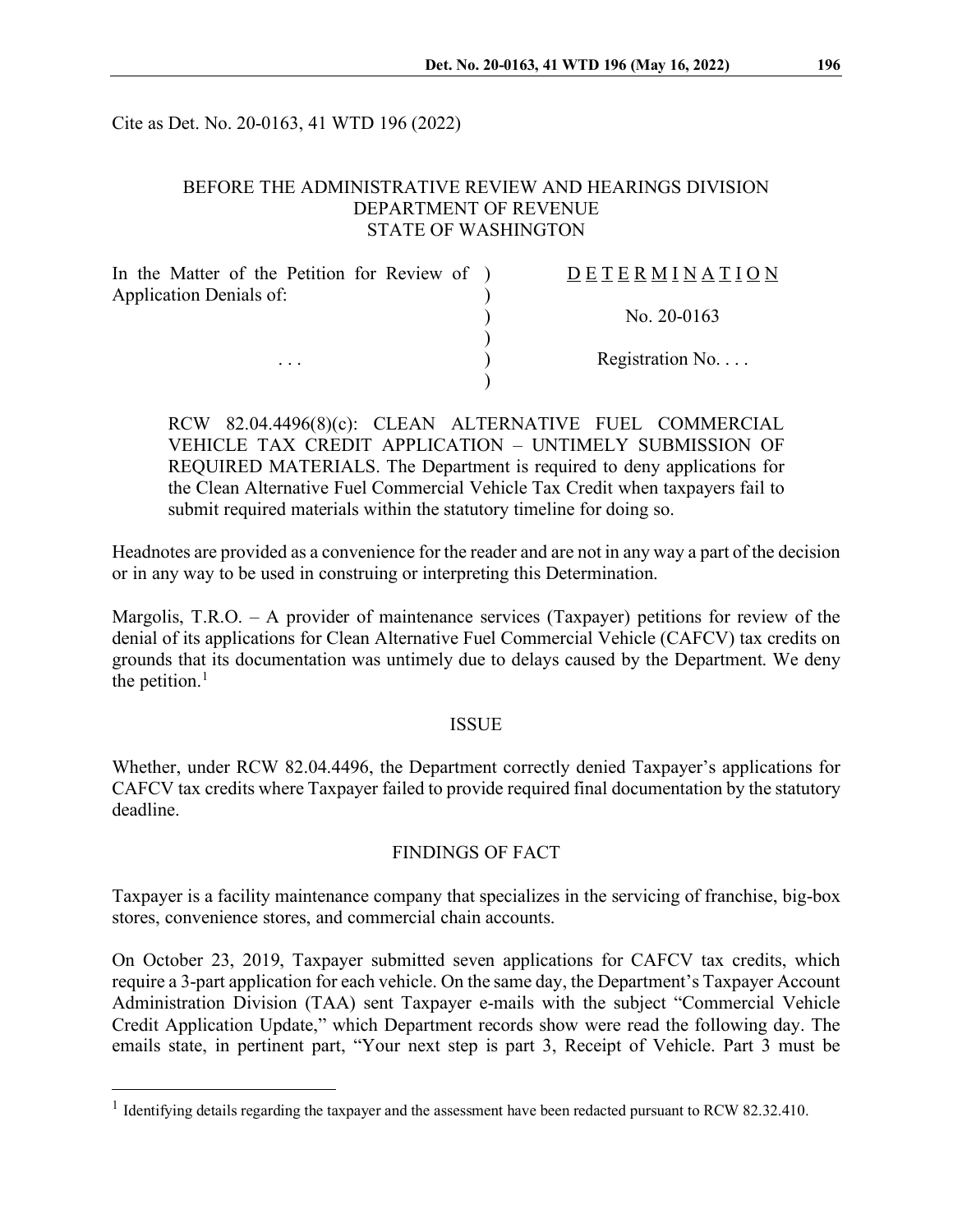submitted within 15 days of taking possession of the vehicle or the application will be denied." The emails describe the documents that should be included, including the final purchase invoice, factory build sheet or equivalent, signed attestations regarding the incremental cost of the alternative fuel system, finalized lease agreement for leased vehicles, certification for conversion only vehicles, and a copy of the registration.

On November 14, 2019, Taxpayer contacted TAA, asking questions regarding estimated costs and whether it would be beneficial to wait until 2020 to take the credit. TAA explained that estimated costs could be changed when submitting documentation for part 3 of the application, whether Taxpayer could take the credit in 2020 would depend on when it took possession of the vehicle, and part 3 had to be submitted within 15 days of taking possession. Taxpayer also asked how to get conversion cost estimates on vehicles purchased at auction that had already been converted. TAA suggested calling a dealership or the manufacturer.

On November 18, 2019, Taxpayer called TAA, explaining that the person Taxpayer found to perform the conversion estimate was out due to surgery. TAA suggested that Taxpayer file what it had, reiterating the "15 day from possession" deadline. On that same day, Taxpayer filed Receipt of Vehicle applications for six vehicles, which state that Taxpayer possessed the vehicles on October 23, 2019. On November 27, 2019, TAA denied the applications because documentation for part 3 was not received by November 7, 2019, 15 days after Taxpayer took possession.

Taxpayer petitioned for review of the credit denial for these six vehicles, explaining that the Department's application instructions were limited; it was unclear that the 15 day period had started, despite Taxpayer seeking guidance and having begun the application process. Taxpayer also found it difficult to get timely answers to questions necessary for moving through the application process, including what documentation would be necessary to establish conversion cost when the vehicles were purchased post-conversion.

### ANALYSIS

RCW 82.04.4496 provides a business and occupation (B&O) tax credit for businesses that purchase CAFCVs or for businesses that pay to retrofit commercial vehicles to mainly run on clean alternative fuel. RCW 82.04.4496(8) establishes three distinct steps that taxpayers seeking the CAFCV tax credit must follow in order to receive the credit. At issue here is the third statutory step, which requires taxpayers to provide "final documentation within fifteen days of receipt" of the vehicles:

(8) To claim a credit under this section, the person applying *must*:

. . .

- (c) Provide final documentation *within fifteen days of receipt of the vehicle*, including:
- (i) A copy of the final invoice for the vehicle;
- (ii) A copy of the factory build sheet or equivalent documentation;
- (iii) The vehicle identification number of each vehicle;
- (iv) The incremental cost of the alternative fuel system;

(v) Attestations signed by both the seller and purchaser of each vehicle attesting that the incremental cost of the alternative fuel system includes only the costs necessary for the vehicle to run on alternative fuel and no other vehicle options, equipment, or costs; and